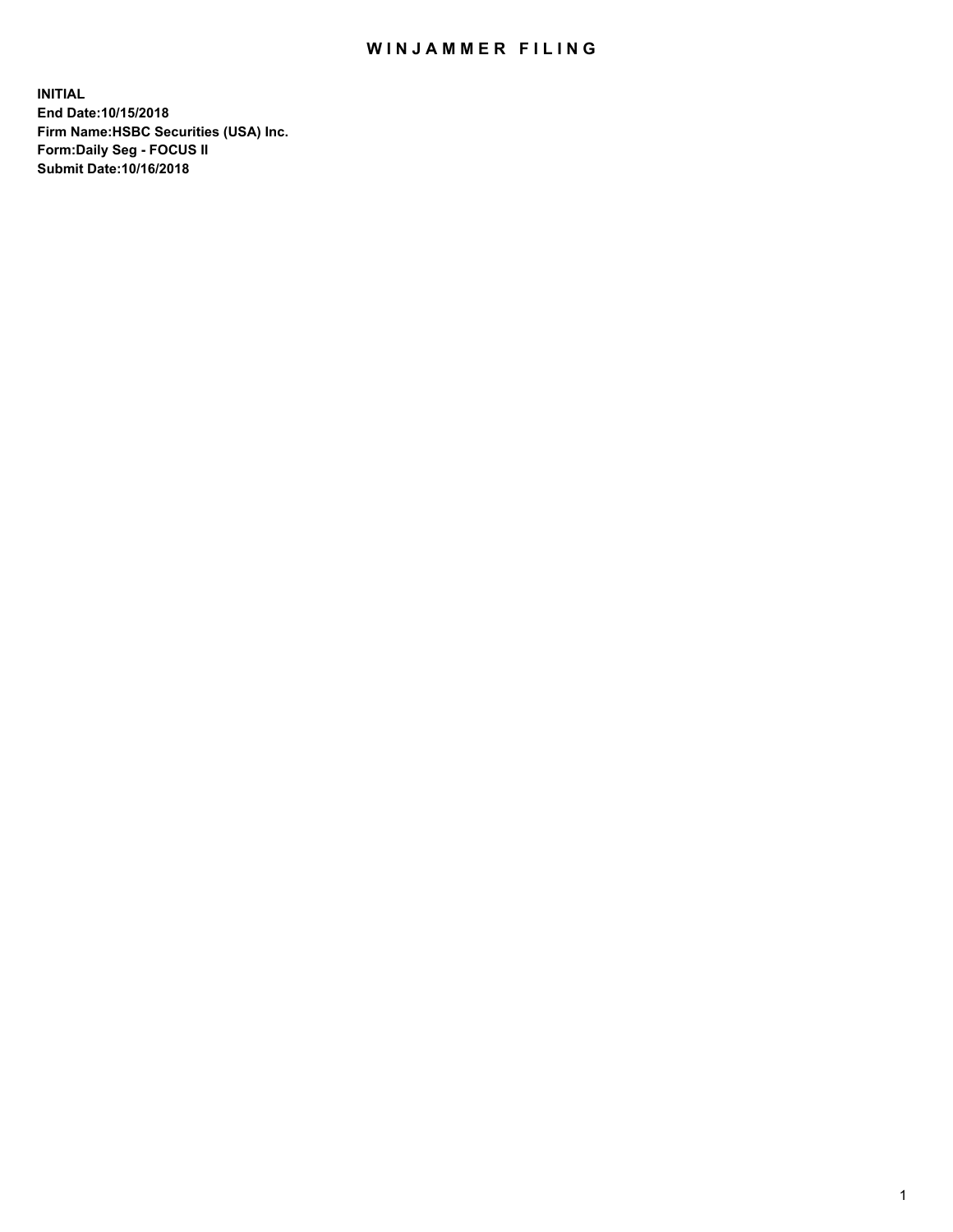**INITIAL End Date:10/15/2018 Firm Name:HSBC Securities (USA) Inc. Form:Daily Seg - FOCUS II Submit Date:10/16/2018 Daily Segregation - Cover Page**

| Name of Company                                                                                                                                                                                                                                                                                                                | <b>HSBC Securities (USA) Inc.</b>                                          |
|--------------------------------------------------------------------------------------------------------------------------------------------------------------------------------------------------------------------------------------------------------------------------------------------------------------------------------|----------------------------------------------------------------------------|
| <b>Contact Name</b>                                                                                                                                                                                                                                                                                                            | <b>Michael Vacca</b>                                                       |
| <b>Contact Phone Number</b>                                                                                                                                                                                                                                                                                                    | 212-525-7951                                                               |
| <b>Contact Email Address</b>                                                                                                                                                                                                                                                                                                   | michael.vacca@us.hsbc.com                                                  |
| FCM's Customer Segregated Funds Residual Interest Target (choose one):<br>a. Minimum dollar amount: : or<br>b. Minimum percentage of customer segregated funds required:% ; or<br>c. Dollar amount range between: and; or<br>d. Percentage range of customer segregated funds required between:% and%.                         | 109,000,000<br>$\overline{\mathbf{0}}$<br>0 <sub>0</sub><br>0 <sub>0</sub> |
| FCM's Customer Secured Amount Funds Residual Interest Target (choose one):<br>a. Minimum dollar amount: ; or<br>b. Minimum percentage of customer secured funds required:%; or<br>c. Dollar amount range between: and; or<br>d. Percentage range of customer secured funds required between:% and%.                            | 25,000,000<br><u>0</u><br>0 <sub>0</sub><br>00                             |
| FCM's Cleared Swaps Customer Collateral Residual Interest Target (choose one):<br>a. Minimum dollar amount: ; or<br>b. Minimum percentage of cleared swaps customer collateral required:% ; or<br>c. Dollar amount range between: and; or<br>d. Percentage range of cleared swaps customer collateral required between:% and%. | 100,000,000<br><u>0</u><br>00<br>0 <sub>0</sub>                            |

Attach supporting documents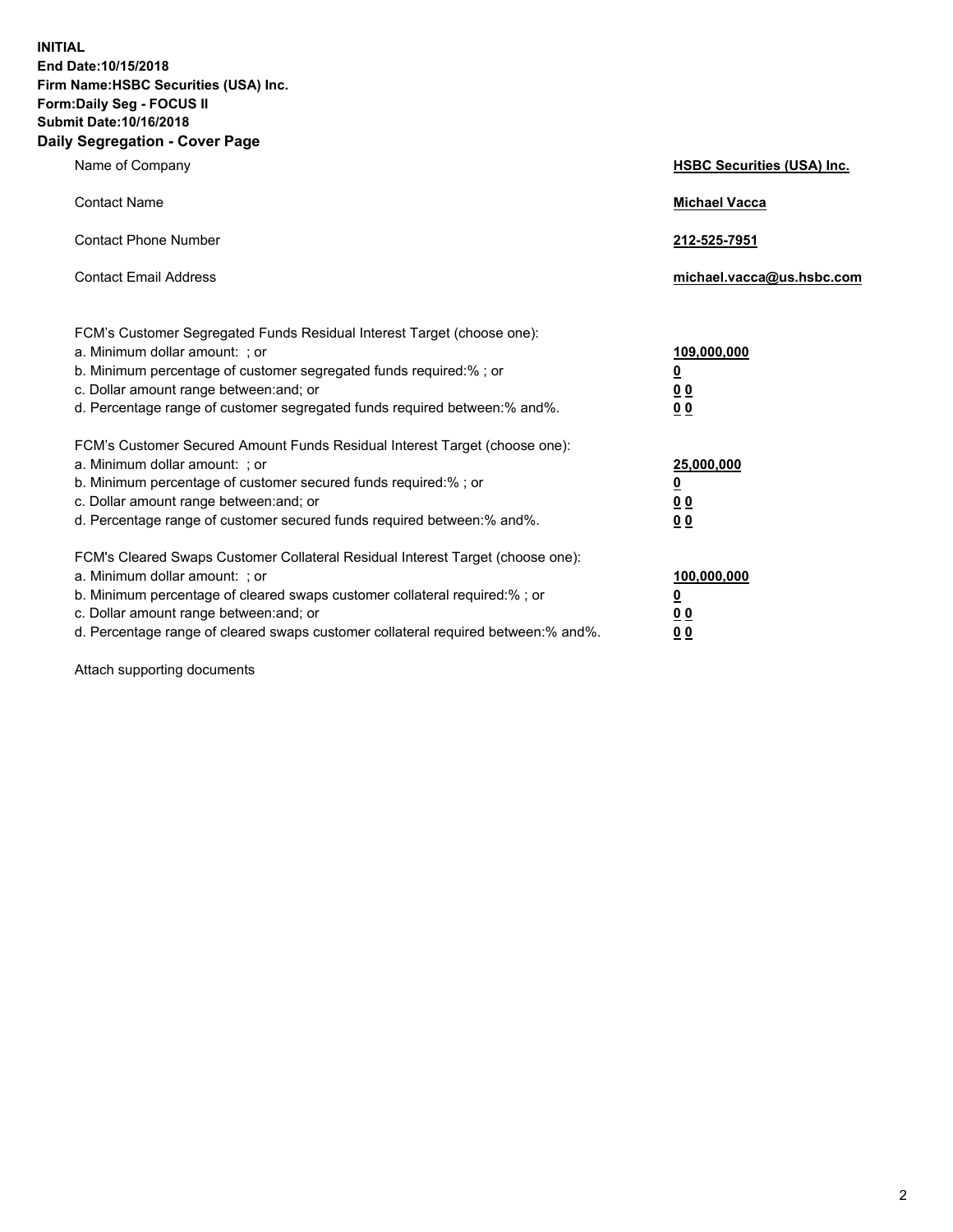**INITIAL End Date:10/15/2018 Firm Name:HSBC Securities (USA) Inc. Form:Daily Seg - FOCUS II Submit Date:10/16/2018 Daily Segregation - Secured Amounts** Foreign Futures and Foreign Options Secured Amounts Amount required to be set aside pursuant to law, rule or regulation of a foreign government or a rule of a self-regulatory organization authorized thereunder **0** [7305] 1. Net ledger balance - Foreign Futures and Foreign Option Trading - All Customers A. Cash **81,919,034** [7315] B. Securities (at market) **85,639,893** [7317] 2. Net unrealized profit (loss) in open futures contracts traded on a foreign board of trade **18,189,001** [7325] 3. Exchange traded options a. Market value of open option contracts purchased on a foreign board of trade **0** [7335] b. Market value of open contracts granted (sold) on a foreign board of trade **0** [7337] 4. Net equity (deficit) (add lines 1. 2. and 3.) **185,747,928** [7345] 5. Account liquidating to a deficit and account with a debit balances - gross amount **554,649** [7351] Less: amount offset by customer owned securities **-419,588** [7352] **135,061** [7354] 6. Amount required to be set aside as the secured amount - Net Liquidating Equity Method (add lines 4 and 5) **185,882,989** [7355] 7. Greater of amount required to be set aside pursuant to foreign jurisdiction (above) or line 6. **185,882,989** [7360] FUNDS DEPOSITED IN SEPARATE REGULATION 30.7 ACCOUNTS 1. Cash in banks A. Banks located in the United States **79,841,274** [7500] B. Other banks qualified under Regulation 30.7 **0** [7520] **79,841,274** [7530] 2. Securities A. In safekeeping with banks located in the United States **50,926,806** [7540] B. In safekeeping with other banks qualified under Regulation 30.7 **0** [7560] **50,926,806** [7570] 3. Equities with registered futures commission merchants A. Cash **0** [7580] B. Securities **0** [7590] C. Unrealized gain (loss) on open futures contracts **0** [7600] D. Value of long option contracts **0** [7610] E. Value of short option contracts **0** [7615] **0** [7620] 4. Amounts held by clearing organizations of foreign boards of trade A. Cash **0** [7640] B. Securities **0** [7650] C. Amount due to (from) clearing organization - daily variation **0** [7660] D. Value of long option contracts **0** [7670] E. Value of short option contracts **0** [7675] **0** [7680] 5. Amounts held by members of foreign boards of trade A. Cash **36,736,134** [7700] B. Securities **34,713,087** [7710] C. Unrealized gain (loss) on open futures contracts **18,189,001** [7720] D. Value of long option contracts **0** [7730]

- E. Value of short option contracts **0** [7735] **89,638,222** [7740]
- 6. Amounts with other depositories designated by a foreign board of trade **0** [7760]
- 7. Segregated funds on hand **0** [7765]
- 8. Total funds in separate section 30.7 accounts **220,406,302** [7770]
- 9. Excess (deficiency) Set Aside for Secured Amount (subtract line 7 Secured Statement Page 1 from Line 8)
- 10. Management Target Amount for Excess funds in separate section 30.7 accounts **25,000,000** [7780]
- 11. Excess (deficiency) funds in separate 30.7 accounts over (under) Management Target **9,523,313** [7785]

3

**34,523,313** [7380]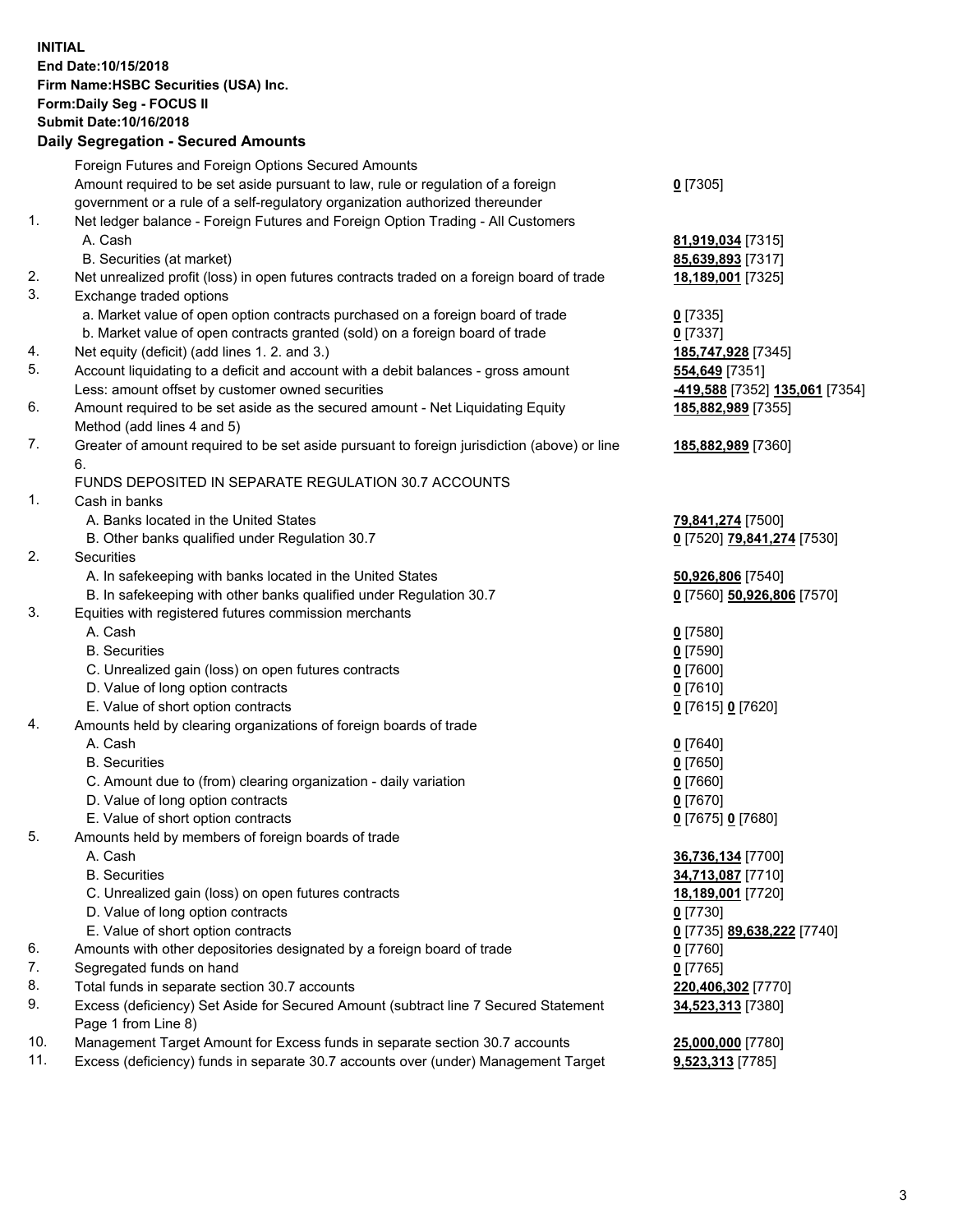**INITIAL End Date:10/15/2018 Firm Name:HSBC Securities (USA) Inc. Form:Daily Seg - FOCUS II Submit Date:10/16/2018 Daily Segregation - Segregation Statement** SEGREGATION REQUIREMENTS(Section 4d(2) of the CEAct) 1. Net ledger balance A. Cash **403,341,924** [7010] B. Securities (at market) **1,945,263,512** [7020] 2. Net unrealized profit (loss) in open futures contracts traded on a contract market **-70,325,085** [7030] 3. Exchange traded options A. Add market value of open option contracts purchased on a contract market **473,193,049** [7032] B. Deduct market value of open option contracts granted (sold) on a contract market **-334,951,314** [7033] 4. Net equity (deficit) (add lines 1, 2 and 3) **2,416,522,086** [7040] 5. Accounts liquidating to a deficit and accounts with debit balances - gross amount **130,536,947** [7045] Less: amount offset by customer securities **-130,536,947** [7047] **0** [7050] 6. Amount required to be segregated (add lines 4 and 5) **2,416,522,086** [7060] FUNDS IN SEGREGATED ACCOUNTS 7. Deposited in segregated funds bank accounts A. Cash **17,378,782** [7070] B. Securities representing investments of customers' funds (at market) **0** [7080] C. Securities held for particular customers or option customers in lieu of cash (at market) **814,801,717** [7090] 8. Margins on deposit with derivatives clearing organizations of contract markets A. Cash **91,785,456** [7100] B. Securities representing investments of customers' funds (at market) **327,915,099** [7110] C. Securities held for particular customers or option customers in lieu of cash (at market) **1,128,790,270** [7120] 9. Net settlement from (to) derivatives clearing organizations of contract markets **6,770,448** [7130] 10. Exchange traded options A. Value of open long option contracts **473,193,049** [7132] B. Value of open short option contracts **-334,951,314** [7133] 11. Net equities with other FCMs A. Net liquidating equity **15,167,666** [7140] B. Securities representing investments of customers' funds (at market) **0** [7160] C. Securities held for particular customers or option customers in lieu of cash (at market) **0** [7170] 12. Segregated funds on hand **1,671,525** [7150] 13. Total amount in segregation (add lines 7 through 12) **2,542,522,698** [7180] 14. Excess (deficiency) funds in segregation (subtract line 6 from line 13) **126,000,612** [7190] 15. Management Target Amount for Excess funds in segregation **109,000,000** [7194] 16. Excess (deficiency) funds in segregation over (under) Management Target Amount **17,000,612** [7198]

Excess